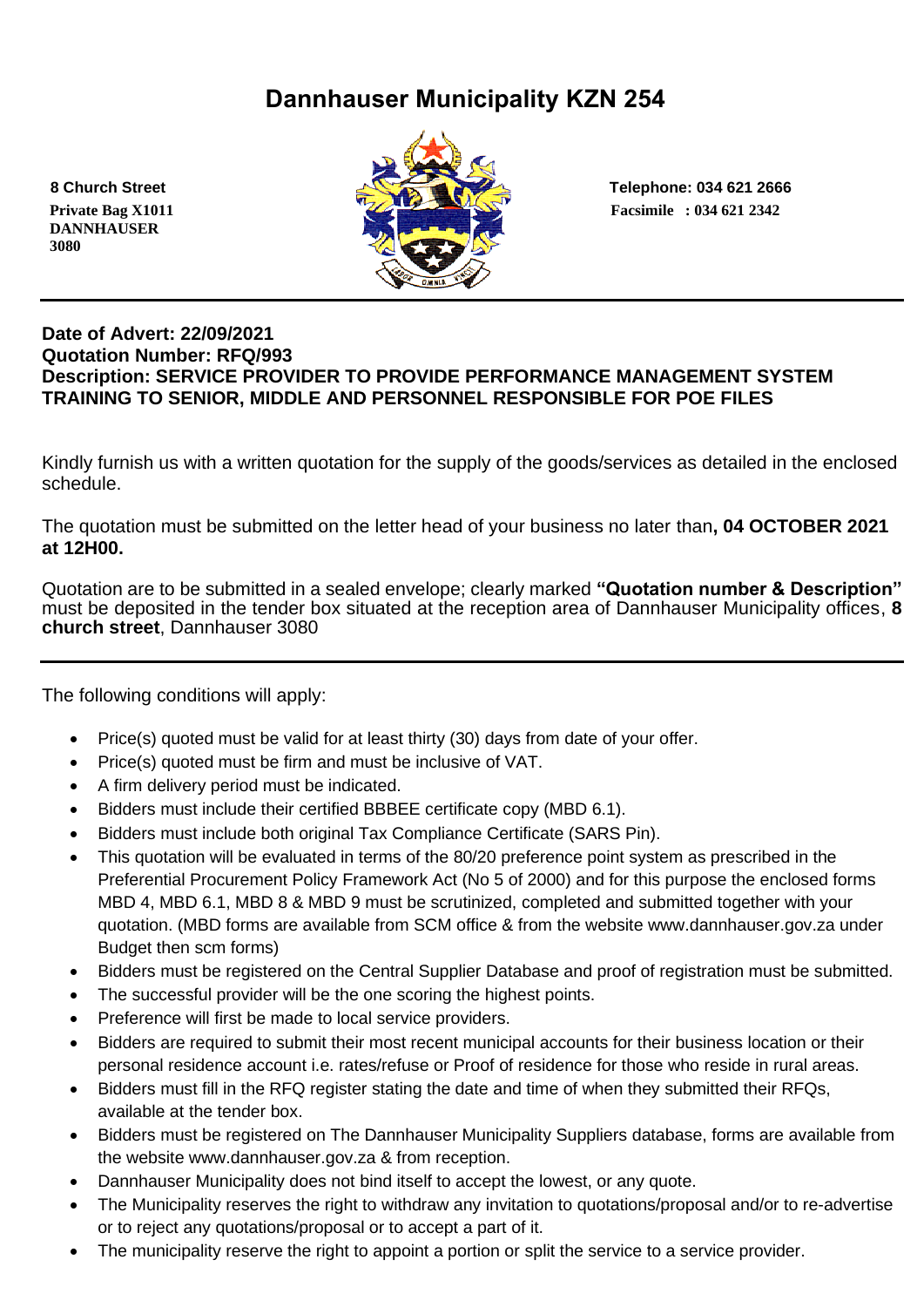• The Municipality does not bind itself to accepting the lowest quotations/proposal or award a contract to the bidder scoring the highest number of points.

NB: No quotations will be considered from persons in the service of the state<sup>i</sup>

# **Failure to comply with these conditions may invalidate your offer.**

#### SCHEDULE

DESCRIPTION: QUOTATIONS FROM SUITABLE AND QUALIFIED SERVICE PROVIDERS AS PER BELOW **SCHEDULE**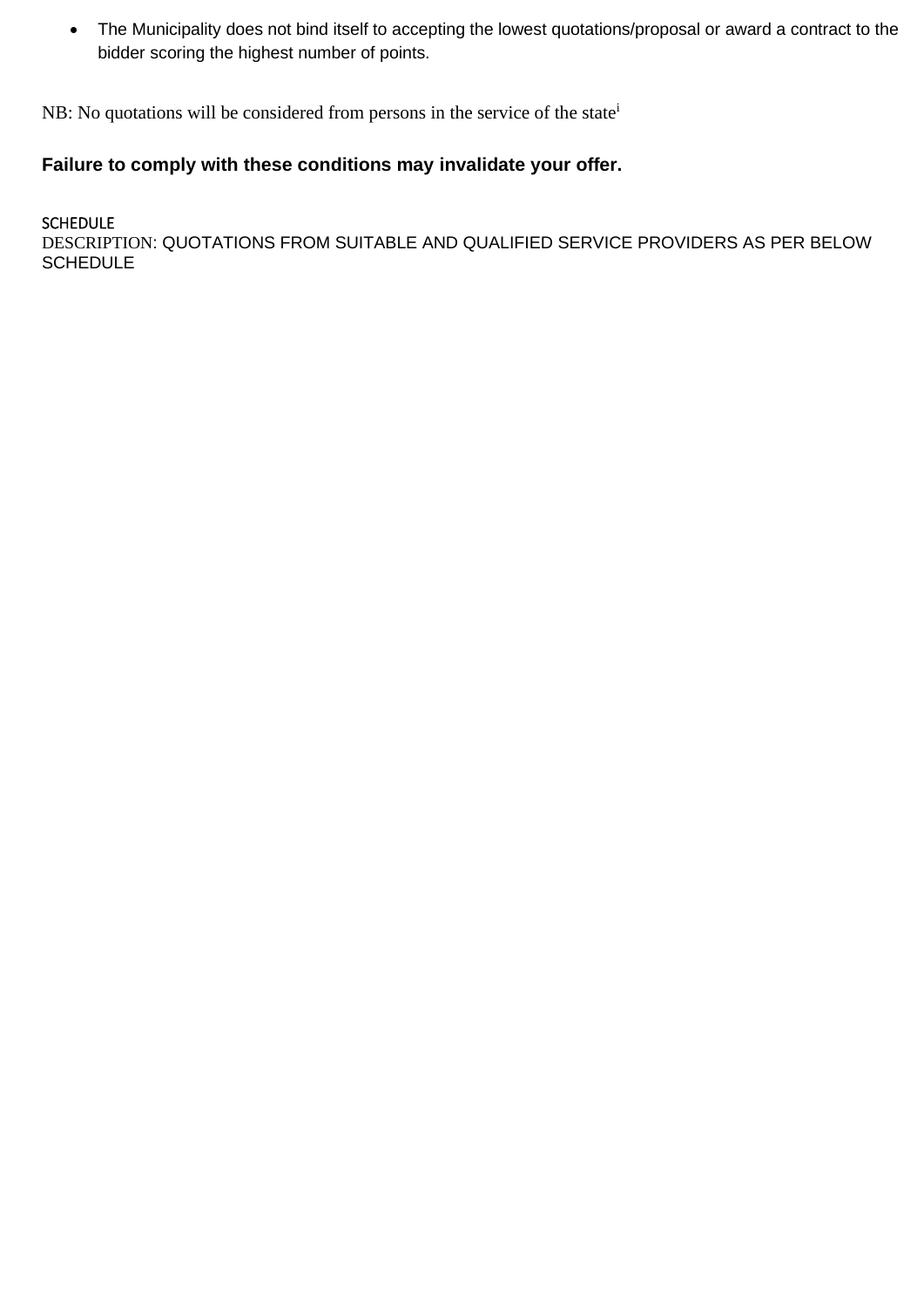## **DANNHAUSER LOCAL MUNICIPALITY 2021/2022 IPMS TRAINING FOR SENIOR MANAGERS, MIDDLE MANAGERS AND PERSONNEL RESPONSIBLE FOR POE FILES IN THE DEPARTMENTS**

#### **Terms of Reference**

#### **PURPOSE**

- $\checkmark$  To provide training on performance in service delivery and budget implementation for the financial year;
- To promote accountability to the local community for the decisions made throughout the year by the municipality;
- $\checkmark$  To emphasise consequence management.

#### **SCOPE OF WORK**

The goals of the training MUST achieve the following: To train 23 employees on different days, who will vary through their levels.

- ✓ Performance information collection
- $\checkmark$  Scoring of performance
- $\checkmark$  Evidence on the POE files
- $\checkmark$  KPI creation (SMART principle)
- $\checkmark$  Documenting reason for variance and remedial action (corrective measure)
- ✓ Quarterly and yearly performance actual documentation on the scorecards
- $\checkmark$  Attaching relevant evidence on the POE file

#### **Required Experience**

- $\checkmark$  Working under local government sphere in relation to performance.
- $\checkmark$  Methodology of how work will be conducted.
- Three (3) reference letters on training provided to capacitate employees.

#### **Period of Work**

1. 5 working days week from date of inception.

### **Day 1 & Day 2**

Training for Senior managers and middle managers (13).

- ❖ Performance information
- ❖ Scoring of performance
- ❖ Evidence on the POE file
- ❖ KPI creation (SMART principle)
- ❖ Documenting reason for variance and remedial action (corrective measure)

### **Day 3 & 4**

Training for 17 people (Responsible for compiling files and collection of performance information and 5 middle managers)

- ❖ Quarterly performance actual documentation on the scorecards
- ❖ Attaching relevant evidence on the POE file